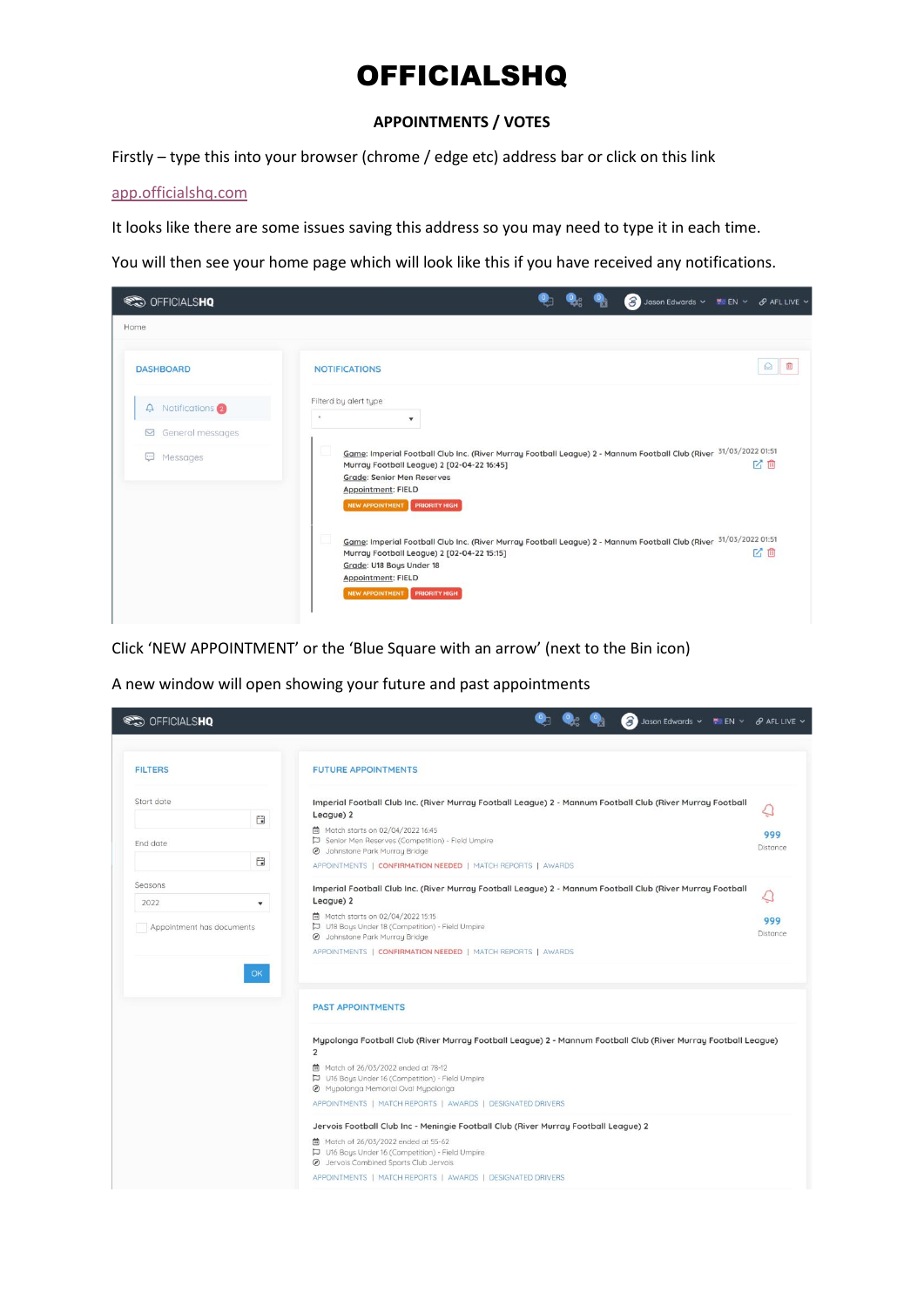# **OFFICIALSHQ**

### Click on CONFIRMATION NEEDED

#### **FUTURE APPOINTMENTS**



Select ACCEPT or REJECT – if you select REJECT you need to let me know ASAP (0412429961) – text will do as I'll need to make several changes.



### Once ACCEPTED you will now see the 'MATCH REPORTS' and 'AWARDS'

Don't worry about the Match Reports at the moment but the AWARDS will let you input votes. You aren't able to input the votes until the teams have submitted team sheets.

To access the AWARDS (votes) section after your game, login to OfficialsHQ.

### app.officialshq.com

| $\equiv$                                                       | <b>SED OFFICIALSHQ</b>     |                                                  | ⅇ<br>$\mathbf{Q}_2$ | <b>PART</b> | Jason Edwards v Ma EN v & AFL LIVE v |           |
|----------------------------------------------------------------|----------------------------|--------------------------------------------------|---------------------|-------------|--------------------------------------|-----------|
| REFASSIST                                                      | Home                       |                                                  |                     |             |                                      |           |
| Competition management<br>$\equiv$ Conf officials man<br>ъ.    | <b>DASHBOARD</b>           | <b>NOTIFICATIONS</b>                             |                     |             |                                      | $\odot$ 0 |
| © Officials management >                                       | $\Delta$ Notifications     | Filterd by alert type<br>$\mathbf{r}$<br>$\cdot$ |                     |             |                                      |           |
| Conf comm platform<br>$\rightarrow$<br>Communication platform> | $\boxdot$ General messages |                                                  |                     |             |                                      |           |
|                                                                | <b>E</b> Messages          |                                                  |                     |             |                                      |           |
|                                                                |                            |                                                  |                     |             |                                      |           |

Click on the three lines in the top left hand corner and a menu will open up.

Disregard what you see here I have more access – the menu item you need to open is

'COMMUNICATION PLATFORM' then

'UMPIRE APPLICATION' which will show your FUTURE and PAST APPOINTMENTS – you will then be able to select the AWARDS tab and enter the votes.